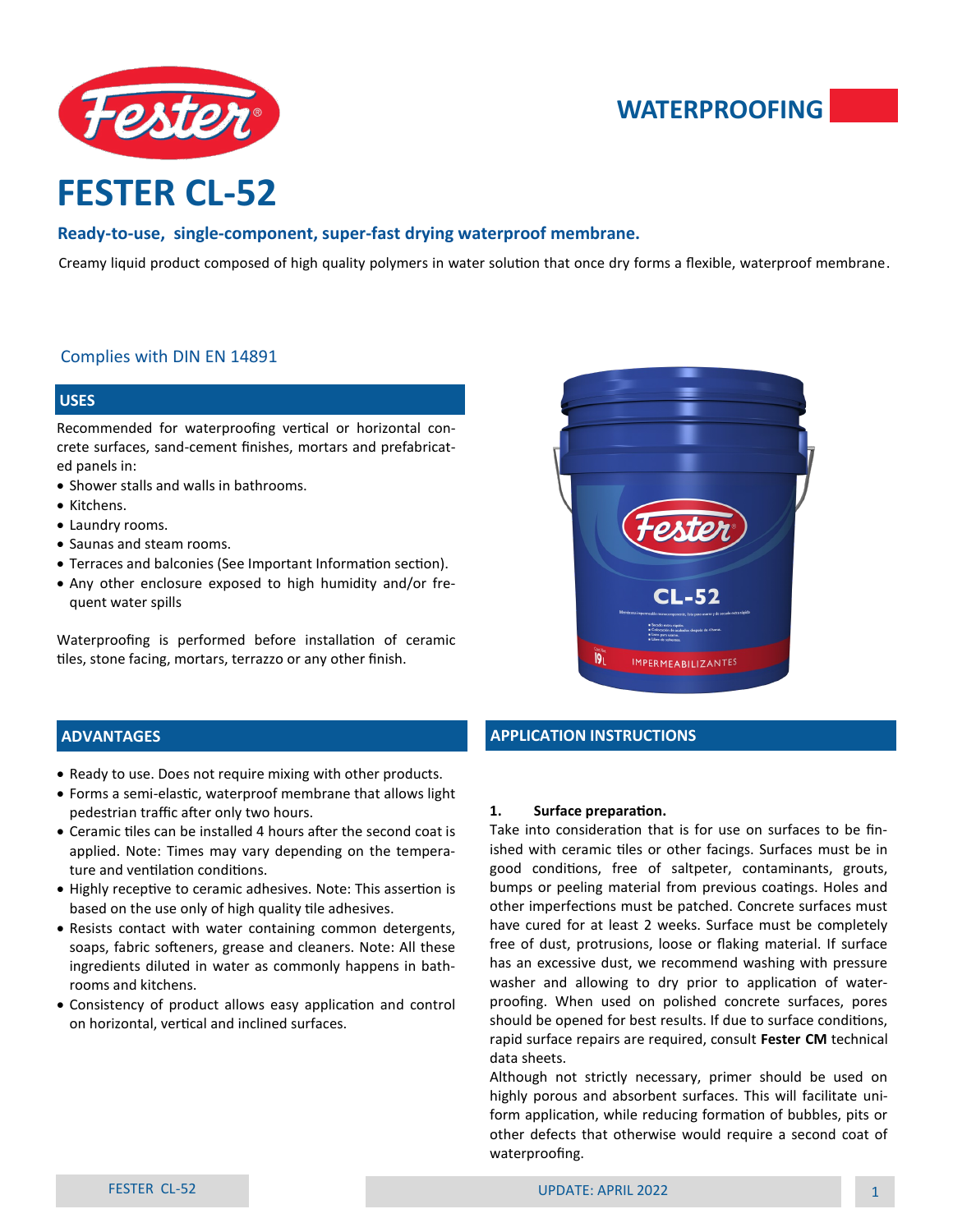

# **WATERPROOFING**

#### **2. Preparation and application of primer**

When primer is not used, we recommend moistening the surface using a spray as you proceed with the first coat of **Fester CL-52.** Primer can be made with 2 liters of water to 1 liter of **Fester CL-52** evenly mixed.

Primer is applied with brush or plush roller with a yield of approximately 4 to 5 m<sup>2</sup>/L. This yield can vary with the texture and porosity of the surface. Allow primer coat to dry for 25 to 35 minutes before applying undiluted waterproofing.

#### **3. Fester CL-52 application**

Any construction undergoes normal settling or expansion and contraction due to temperature changes; therefore critical points must be reinforced with extra waterproofing. These critical points include floor-to-wall joints or wall-to-wall corners, or any other joints or fissures, as well as around water drains (on this last case, for best results, clean PVC and metal surfaces with sand paper). Apply undiluted **Fester CL-52** by sections, brushing the **Fester Acriflex** membrane in place with at least 5 cm of membrane on each side of the critical site. Allow membrane to dry for 1 hour and apply the first coat over the entire surface, using a plush roller or brush. Wait 50 to 70 minutes before applying the second coat, brushing crosswise to the first coat. Allow waterproofing to dry for at least 4 hours after the last coat.

# **YIELDS**

- When used as primer, **Fester CL-52** yields 12 to 15 m²/L (undiluted ). The diluted product yields approximately from 4 to 5  $m^2/L$ .
- For waterproofing coats, the yield is 0.5 L/m<sup>2</sup> per coat, which is equal to  $1 \frac{\text{L}}{\text{m}^2}$  in 2 coats.

**Note:** Yields may vary depending on texture and porosity of surface. Yields indicated represent minimum consumption L/  $m<sup>2</sup>$ . As more waterproofing coats are applied the performance of the system is enhanced.

# **IMPORTANT INFORMATION**

• Ceramic tile adhesive can be applied directly over the **Fester CL-52** waterproof coat; however, for optimal adhesion of tiles, we recommend irrigating fresh final coat of waterproofing with sand (mesh 16-30) on the surface after application of the second layer and while the product is fresh.

- The drying times cited are for conditions of 25  $\degree$ C, at ambient humidity of 50% with normal ventilation. Keep in mind that if conditions change, drying times may accelerate or slow.
- Do not apply the product at a temperature below 5  $^{\circ}$ C
- For highly cracked surfaces, these must be previously treated with **Fester Superseal P** (see technical data sheet) and use **Fester Acriflex** reinforcement mesh over the entire surface, laying the mesh down with the first coat. In this scenario yield will be approximately (1.3 to 1.5 L/m<sup>2</sup> in two coats and drying time longer due to the thicker overall coat.
- On terraces and balconies, **Fester CL-52** is recommended only for areas measuring up to 25  $m^2$  and always in conjunction with the **Fester Acriflex** mesh over the entire surface. Always observe the instruction and yield estimates provided above in order to ensure the system has optimal strength and to prevent cracks in the cement substrate.
- Do not apply the product on surfaces that are wet, in this case dry with rags, let air for 1 hour and proceed with the application.
- Do not apply this waterproofing system over poor quality, poorly bonded surface releveling or cement that lacks proper hardness.
- Do not apply this waterproofing system to "hanging" cielings or other features that favor water build-up.
- It is highly recommended that before installing finishes, perform a flood test. After **Fester CL-52** dried for at least 12 hours, flood the Surface and allow water to stand for at least 24 hours to verify that it is watertight.
- This waterproofing system is always used in conjunction with ceramic tiles, stone facings or similar finishes.
- Precaution should be taken not to damage the waterproofing system during installation of finishes.
- Do not apply **Fester CL-52** on concrete surfaces or sheet metal roofs exposed to weather.

# **PRECAUTIONS**

• Do not expose first coat of waterproofing to running water for at least one hour, and the second coat for two hours.

Although the product does not contain hazardous substances, adequate ventilation is recommended.

Always wear proper work gloves, safety glasses and other personal protection gear. For more information, see the safety sheet.

Do not leave this product within reach of children.